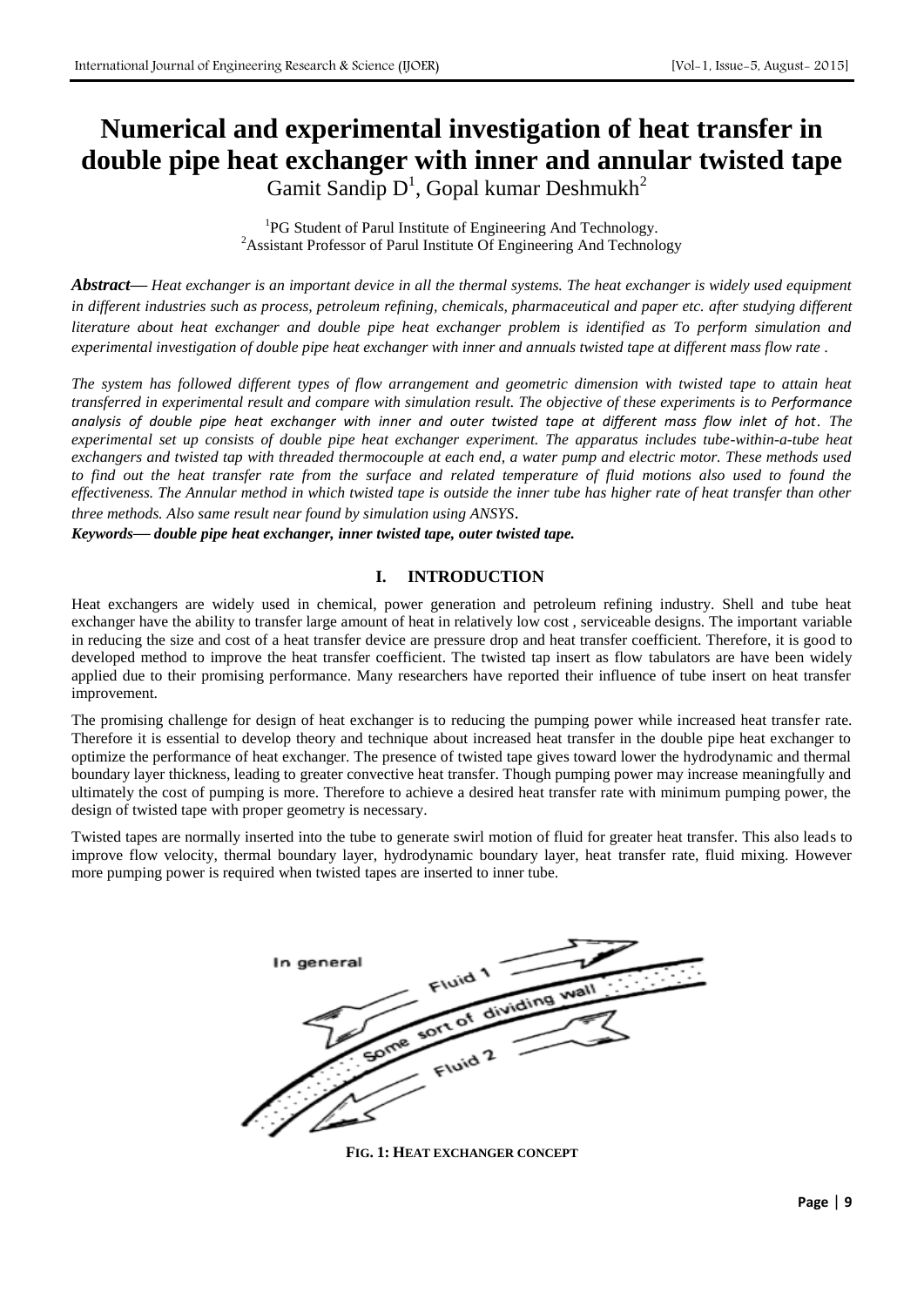### **II. CLASSIFICATION OF IMPROVEMENT METHOD**

Heat removal improvement method mentions to the development of thermo hydraulic performance of heat exchanger .These improvement method is categorized in generally three categories. They are as below:

- Active method.
- Passive method.
- Compound method:

**Active method**: In these methods, exterior power is used to ability the need flow statement and related important in rate of heat transfer.

**Passive method**: These methods do not necessary any direct input of exterior power.

**Compound method**: A compound important method is the one wherever more than one of the above stated method is used in mixture by the purpose of further improving the rate of heat transfer.

### **III. LITRETURE REVIEW**

**S.k.Saha A.Datta et al.** In this study they observed the experimentally double pipe heat exchanger with insulated stainless steel twisted tape. They absorb the conclusion of dissimilar length and pitch of twisted ratio on heat transfer and friction factor. The important outcomes were obtain short length twisted tape it compact the pumping losses but it also decline the heat transfer rate and constant pitch twisted tape provide extreme high heat transfer rate.

**M.Kannan et al .**The propose of these Investigates is to support the overall heat transfer procedures and the approaches and strategies that can be applied to improve additional heat transfer rate. The device contains pipe-within-a-pipe heat exchangers with threaded thermometer at every end, measuring flask, a water pump and electric geyser method. Three of the four heat exchangers are altered by one kind of the beyond-declared heat transfer improvement procedures. These devices used to create available the heat loss from the surface and connected temperature of fluid waves also used to create the efficiency, the efficiency are consuming to associate the dissimilar flow rates for which one is maximum likely heat transfer in double pipe heat exchanger. Annular technique is higher rate of heat transfer than other three methods

**C.K.Pardhi et al** The propose is to decrease as several of the reasons as likely Capital Price, Power price, Maintenance price, Space and Weight, Reliable with security and consistency. Current work defines the main methods of engineering significance for the growth of single phase heat transfer on the inside of pipes specifically twisted tapes. So twisted tape should be used in heat exchanger when high heat transfer rate is necessary and pressure drop is of no importance. When one heat transfer capability of heat exchanger is standards irrespective of pressure drop or pumping power the twisted tape is extra higher as associated with plane pipes(1.6 to 1.8 times). On equivalent pressure drop and equivalent pumping power basis the plane pipes is well to twisted tape (1.3 to 1.7 times). With rise in flow rate of oil keeping flow rate of water continuous the thermal performance reductions slightly for each other. Twisted tape of minor twist ratio ( $p/d = 3.5$ ) gives higher heat transfer coefficient (by 1.39 times) than greater twist ratio of  $p/d = 7$ .

**EbruKavakAkpinar et al.** In this study they observed the result of heat transfer rate , friction factor , exergy injuries with swirl . At dissimilar swirl producer with spherical hole at altered number and diameter were used in this experiment. This investigational was completed for counter flow and parallel flow at the series of Reynolds number between 8500–17500 .

**Heydar Maddah et al :** Experimental study on double pipe heat exchanger with twisted tape using AL2O3 nano fluid. They have design different geometry of twisted tapes and experiment with different nanofluid concentration. They found based on experimental data, heat transfer and friction factor increased by 12% to 52% and 5% to 28% as compared with tube with typical twisted tape (GPR=1) and nanofluid. The performance were lower by using IGPR twists 0.6 to 0.92 and 0.75 to 0.95. they also found that thermal performance of heat exchanger with nano fluid and modified twisted tap are better. They developed generalized correlation for estimation of Nusselt number, friction factor, and thermal performance factor under turbulent flow condition.

**K. Hata et. Al** (2013): they studied twisted tap induced swirl flow pressure drop and heat transfer in vertical circular tube by computational method. Heat flow in this type of exchanger found exponentially increased whereas twisted tape induced pressure drop.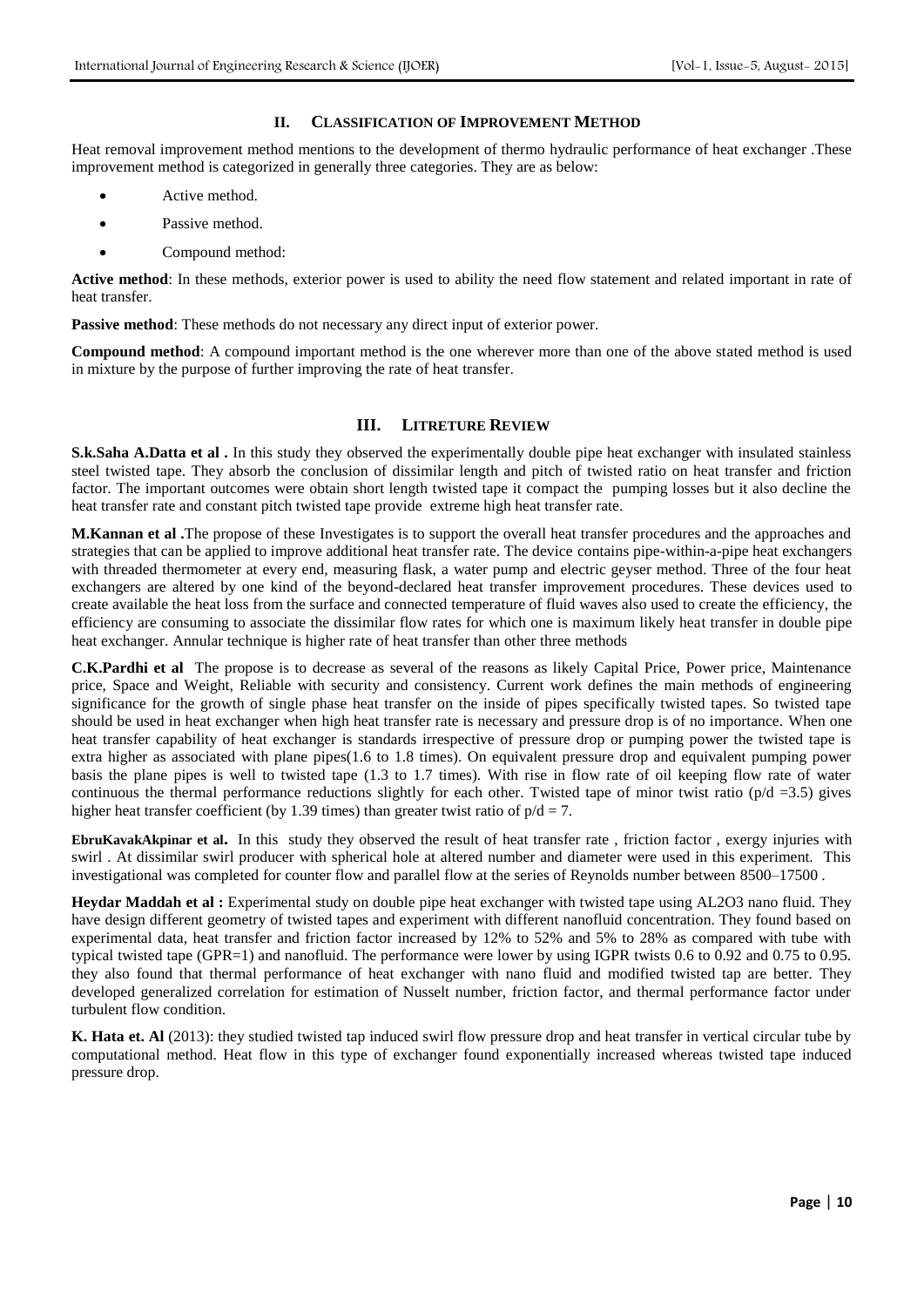.



**FIG 2 : PHOTOGRAPH OF SU304 TWISTED TAPE**

Experiment carried out for mass velocity G= 4120 to 13570 kg/m2 /s, inlet temperature 300.13 to 305.78 K and pressure 866.52 to 945.86 kPa by water loop flow. The result found by them are inner and outer surface temperature for three section become gradually higher with an increased in heated length from t leading edge of the tube eith twisted tape insert, whereas the heat flux almost constant for each position of the section.

**S.R. Shabanian et,al.** CFD and experimental studies carried out on air cooler with different tube insert for enhancement of heat transfer. Tube insert including butterfly, classic, jagged twisted tape.





They found that maximum thermal performance factor obtained by the butterfly insert with an included angle of 900 . by employed classical and jagged tube in air cooler they found difference in heat transfer and also done experiment by decreasing twist angle. The same configuration was created in CFD and results obtained for different set of twist ratio. The three dimensional CFD modeling result shows that an increase in turbulence intensity could be one of the reasons for higher performance of butterfly compared to jagged and classic ones.

## **IV. CONCLUSION**

In double pipe twisted tap heat exchanger attempt has to design and developed heat exchanger and simulation using ANSYS. Experiment has been carried out for measuring Performance analysis of double pipe heat exchanger with inner and outer twisted tape at different mass flow inlet of hot pipe. By conducting experiment as well as simulation result shows that heat transfer rate of double pipe heat exchanger with outer twisted tap and hot fluid flowing outside of inner tube has maximum and log mean temperature difference is linearly with respect to different mass flow rate and also increase heat transfer coefficient at interchanging domain Results obtained from CFD are validating with experimental values and % deviation from it is also very small .